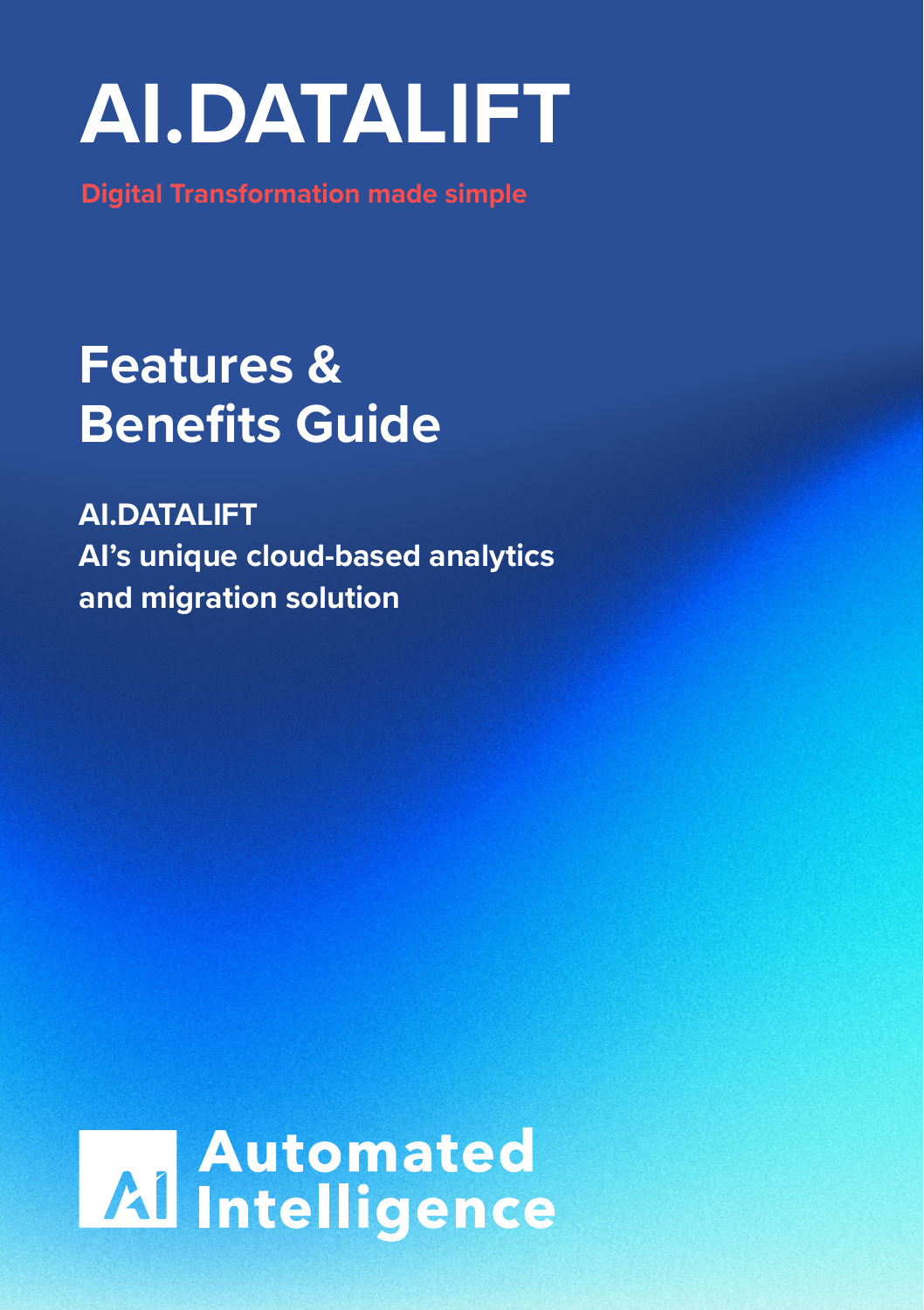# **AI.DATALIFT**

## **Providing Insights and Governance over your unstructured data**

**AI.DATALIFT is a cloud-hosted, secure platform that enables organisations to catalogue valuable information assets, provide full discovery, categorisation, retention and defensible disposition to effectively remediate risk and help protect data across file shares and legacy on-premise EDRMS platforms.\*** 

With powerful intuitive dashboards driven by advanced indexing and search against metadata and content, **AI.DATALIFT** provides visibility of business value, and risk, throughout the information management lifecycle.

\*Platforms such as Meridio, Trim, OpenText, RKYV and Documentum

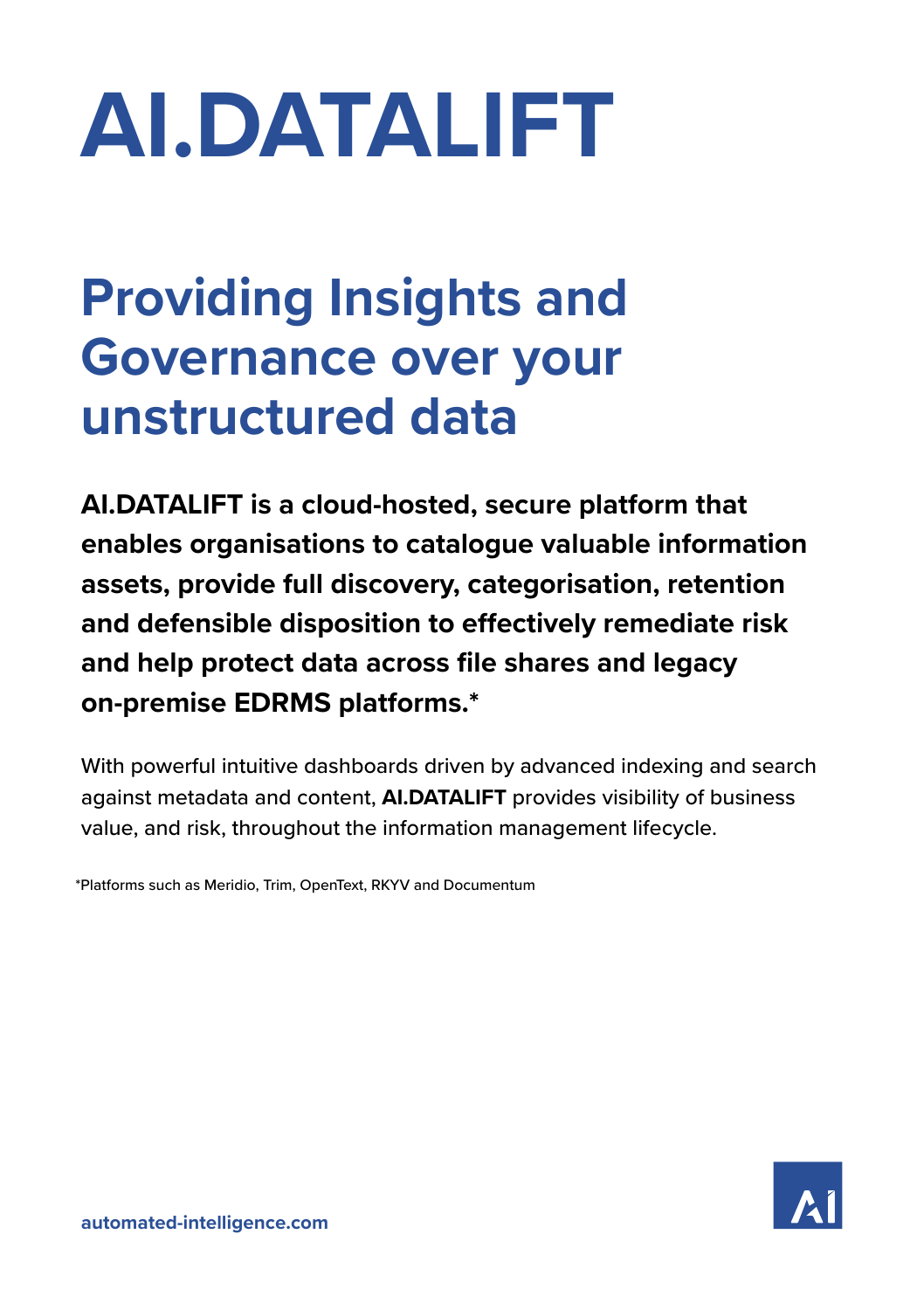#### **Discovery, Analysis & Insights**



**A real-time interactive dashboard that surfaces metrics across your data by analysing metadata and content.** 

**Insights are used to profile your data to enable planning and decision-making based on value and risk discovered.**

### **Data Cleanse & Remediate**



**Categorisation of duplicate, redundant, obsolete, and trivial data to report, and action across the business.** 

**Policy application for fully-audited defensible disposition reduces volume, risk, and improves governance.**

#### **Migration Planning & Delivery**



**Visibility of security and sensitive information from your clean data estate provides a platform for migration planning and delivery.** 

**Transfer and re-organise valuable data assets, at scale, without impacting business as usual.**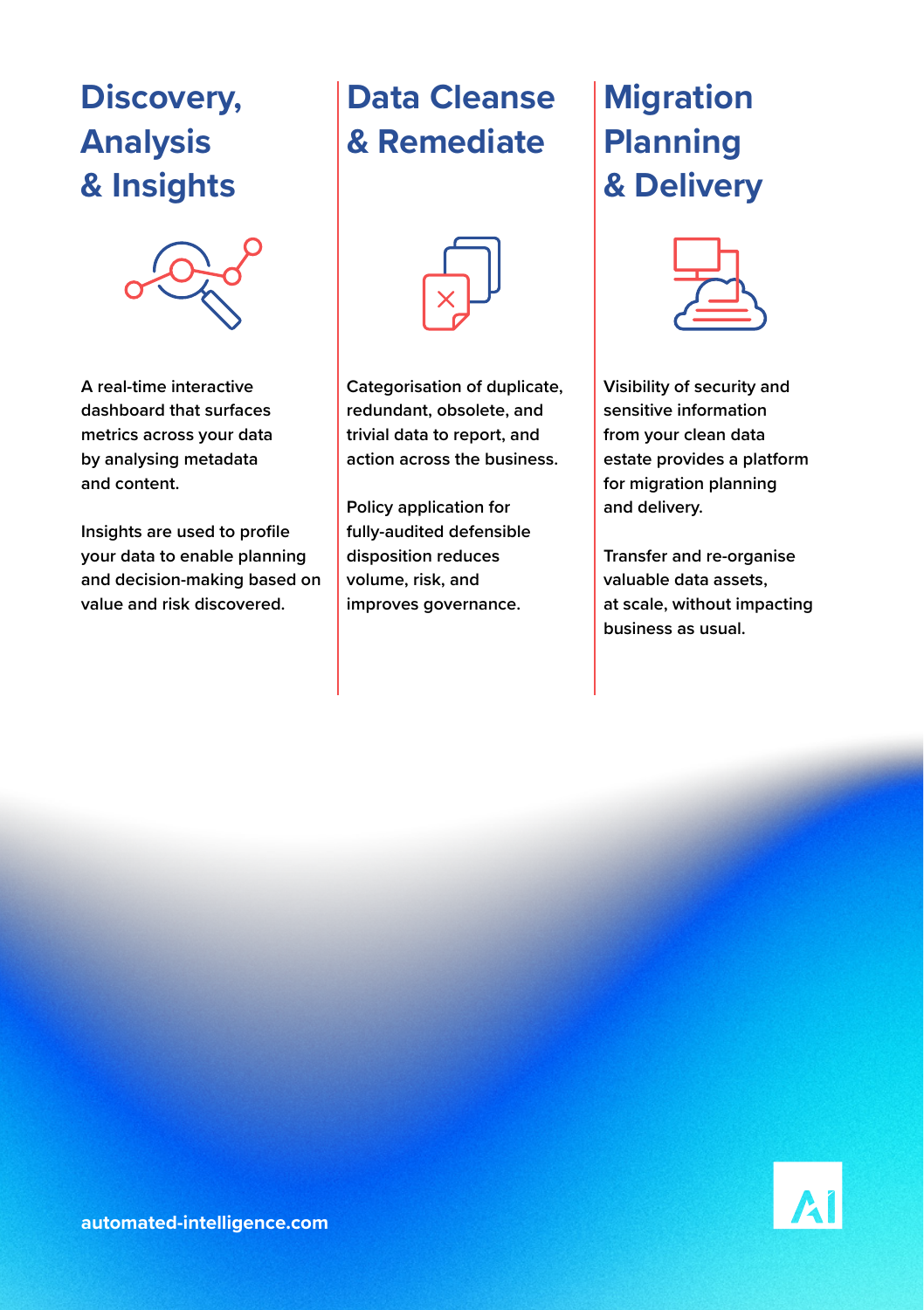#### **Feature AI.DATALIFT Benefits**

| <b>Duplication Detection</b>      | Detecting exact duplicates, typically 10% of information<br>volume, across all scanned data sources with metadata<br>tagging for identification of original versions.                                             |
|-----------------------------------|-------------------------------------------------------------------------------------------------------------------------------------------------------------------------------------------------------------------|
| <b>Data Categorisation</b>        | Enabling the business to understand and apply context to<br>create a data catalogue of information assets to be mapped<br>against regulatory taxonomies and business processes.                                   |
| <b>Policy Actions</b>             | Enabling a rules based approach for transferring or deleting<br>content, with approval process and end-to-end auditing,<br>for defensible disposition.                                                            |
| <b>Pattern Matching</b>           | Identifying commercially and personally sensitive<br>information based on OOTB and custom patterns to<br>enhance the categorisation process and identify key<br>areas of risk and value.                          |
| <b>Security Access Discovery</b>  | Visibility of the access levels, including inheritance,<br>orphaned and open-access to ensure high-risk and<br>confidential information is protected appropriately.                                               |
| <b>Embedded Objects</b>           | Detecting embedded information i.e. spreadsheets in<br>emails, documents & presentations, ensuring no risk or<br>value is hidden from discovery and search.                                                       |
| Image to Text                     | Analysing digitalised content containing handwriting and<br>images (i.e. scanned passports) with cloud-based machine<br>learning models to support full discovery of risk i.e. personal<br>sensitive information. |
| <b>Delta Analysis</b>             | Ongoing analysis of changing data estate (new and<br>modified information) providing visibility of legal and<br>regulatory compliance for timely reporting across<br>the business.                                |
| <b>Excel Link Fixing</b>          | Ensuring continuity of work and accuracy within<br>departments and teams reliant on linked Excel files.                                                                                                           |
| <b>Cloud Migration Staging</b>    | Staging area within secure cloud enabling fast migration<br>to new platforms while circumnavigating infrastructure<br>bottlenecks and minimising impact to business during<br>migration go-live phases.           |
| <b>Pre-migration Issue Report</b> | Visibility of the common issues encountered as part of<br>migration projects to support pre & post action and<br>product configuration for auto-remediation.                                                      |